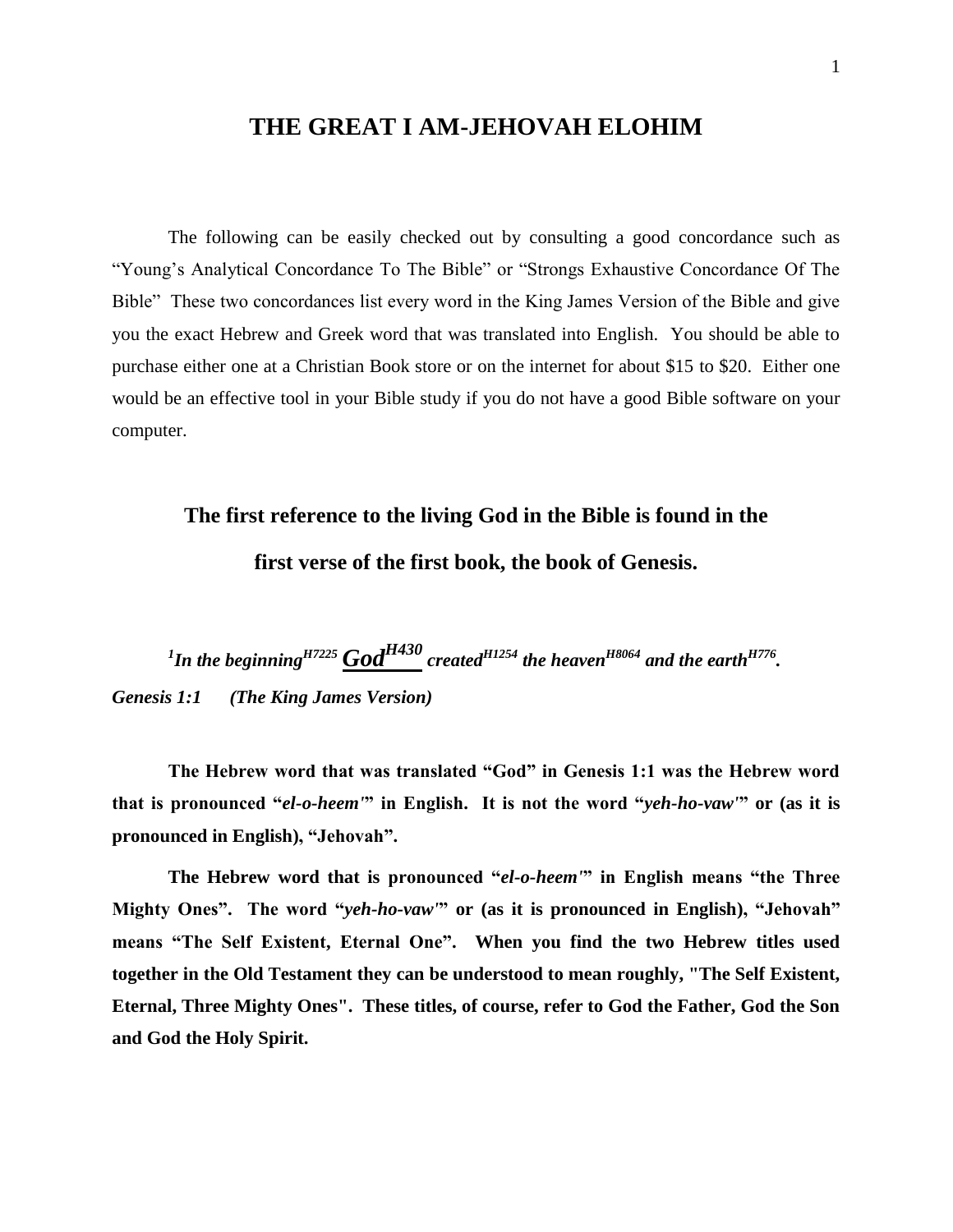2

**There is one Jehovah God who reveals Himself to mankind as the Father, as the Son and as the Holy Spirit in three different and distinct ways. Since the human mind cannot understand how Jehovah God could be three and yet be one, many people have chosen to deny the Trinity.** 

*" <sup>1</sup>In the beginning was the Word, and the Word was with God, and the Word was God. <sup>2</sup>He was with God in the beginning. <sup>3</sup>Through him all things were made; without him nothing was made that has been made. <sup>4</sup>In him was life, and that life was the light of all mankind. <sup>5</sup>The light shines in the darkness, and the darkness has not overcome it. <sup>6</sup>There was a man sent from God whose name was John. <sup>7</sup>He came as a witness to testify concerning that light, so that through him all might believe. <sup>8</sup>He himself was not the light; he came only as a witness to the light. <sup>9</sup>The true light that gives light to everyone was coming into the world. <sup>10</sup>He was in the world, and though the world was made through him, the world did not recognize him. <sup>11</sup>He came to that which was his own, but his own did not receive him. <sup>12</sup>Yet to all who did receive him, to those who believed in his name, he gave the right to become children of God— <sup>13</sup>children born not of natural descent, nor of human decision or a husband's will, but born of God. <sup>14</sup>The Word became flesh and made his dwelling among us. We have seen his glory, the glory of the one and only Son, who came from the Father, full of grace and truth. John 1:1-14 (The New International Version)*

*" <sup>1</sup>In the beginning God created the heavens and the earth. <sup>2</sup>Now the earth was formless and empty, darkness was over the surface of the deep, and the Spirit of God was hovering over the waters." Genesis 1:1-2 (The New International Version)*

**The living God has not always been known to man as "Jehovah". Abraham, Isaac and Jacob called Him "***ale shad-dah'ee***" or "God Almighty".**

<sup>1</sup>Then the LORD said unto Moses, Now shalt thou see what I will do to Pharaoh: for *with a strong hand shall he let them go, and with a strong hand shall he drive them out of his land. <sup>2</sup>And God spake unto Moses, and said unto him, I am the LORD: <sup>3</sup>And I appeared unto Abraham, unto Isaac, and unto Jacob, by the name of God Almighty, but by my name JEHOVAH was I not known to them. Exodus 6:1-3 (The King James Version)*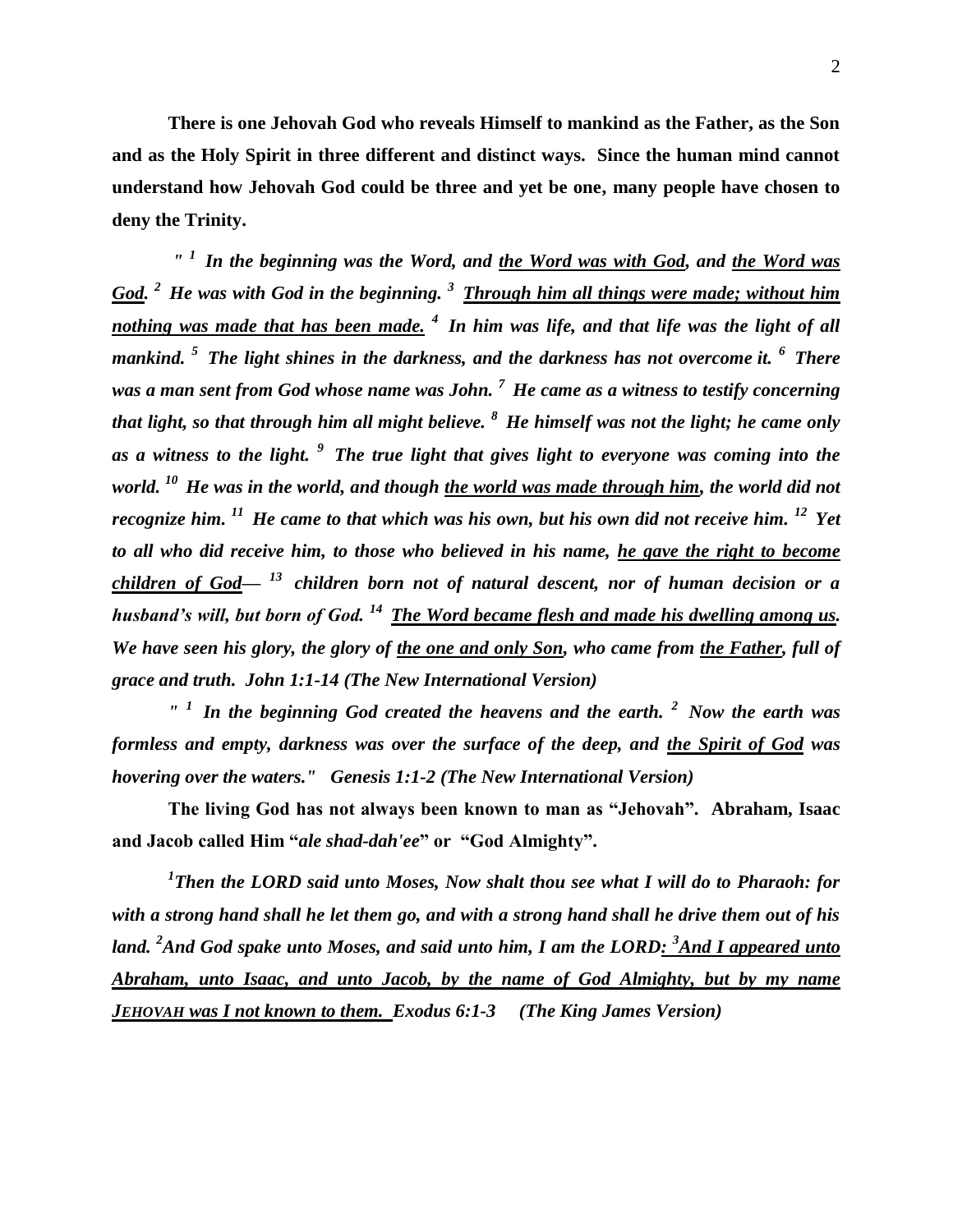**When the Lord sent Moses back to lead the children of Israel to the Promised Land, He did not identify Himself as "Jehovah". He called Himself "***haw-yaw'***" or "I AM". The Hebrew name that is pronounced "***haw-yaw'***" in English means "He Who Has Been, Who Is And Who Always Will Be". It is another name for the living God just as the name "Jehovah" is a name for the living God. It is not, however, the name "Jehovah".**

*" <sup>13</sup>And MosesH4872 saidH559 unto GodH430, BeholdH2009, when I comeH935 unto the childrenH1121 of IsraelH3478, and shall sayH559 unto them, The GodH430 of your fathersH1 hath sentH7971 me unto you; and they shall sayH559 to me, WhatH4100 is his nameH8034? whatH4100 shall I sayH559 unto them?*

*<sup>14</sup>And GodH430 saidH559 unto MosesH4872, I AMH1961 THAT I AM H1961: and he saidH559 , ThusH3541 shalt thou sayH559 unto the childrenH1121 of IsraelH3478 , I AMH1961 hath sentH7971 me unto you.*

*<sup>15</sup>And GodH430 saidH559 moreoverH5750 unto MosesH4872, Thus shalt thou sayH559 unto the childrenH1121 of IsraelH3478 , The LORDH3068 GodH430 of your fathersH1, the GodH430 of AbrahamH85, the GodH430 of IsaacH3327, and the GodH430 of JacobH3290, hath sentH7971 me unto you: thisH2088 is my nameH8034 for everH5769, and thisH2088 is my memorialH2143 unto all generationsH1755 .*

 $^{16}$ *Go*<sup>*H3212*</sup>, and gather<sup>*H622*</sup> the elders</sub><sup>*H2205*</sup> of Israel<sup>*H3478*</sup> together, and say<sup>*H559*</sup> unto them, *The LORDH3068 GodH430 of your fathersH1, the GodH430 of AbrahamH85, of IsaacH3327, and of JacobH3290, appearedH7200 unto me, sayingH559, I have surely visitedH6485 you, and seen that whichH834 is doneH6213 to you in EgyptH4714*". *Exodus 3:13-16 (The King James Version)*

**We see in Exodus 3:13-16 printed above that the Lord God (***yeh-ho-vaw' el-o-heem'***) identified Himself as "I Am". In other words "Jehovah" (***yeh-ho-vaw'***) identified Himself as "I Am". Please note that Christ, in the New Testament, identified himself as "I Am". Why? Because Christ was Jehovah in a material body.** 

*"56Your father Abraham rejoiced to see my day: and he saw it, and was glad. <sup>57</sup>Then said the Jews unto him, Thou art not yet fifty years old, and hast thou seen Abraham? <sup>58</sup>Jesus*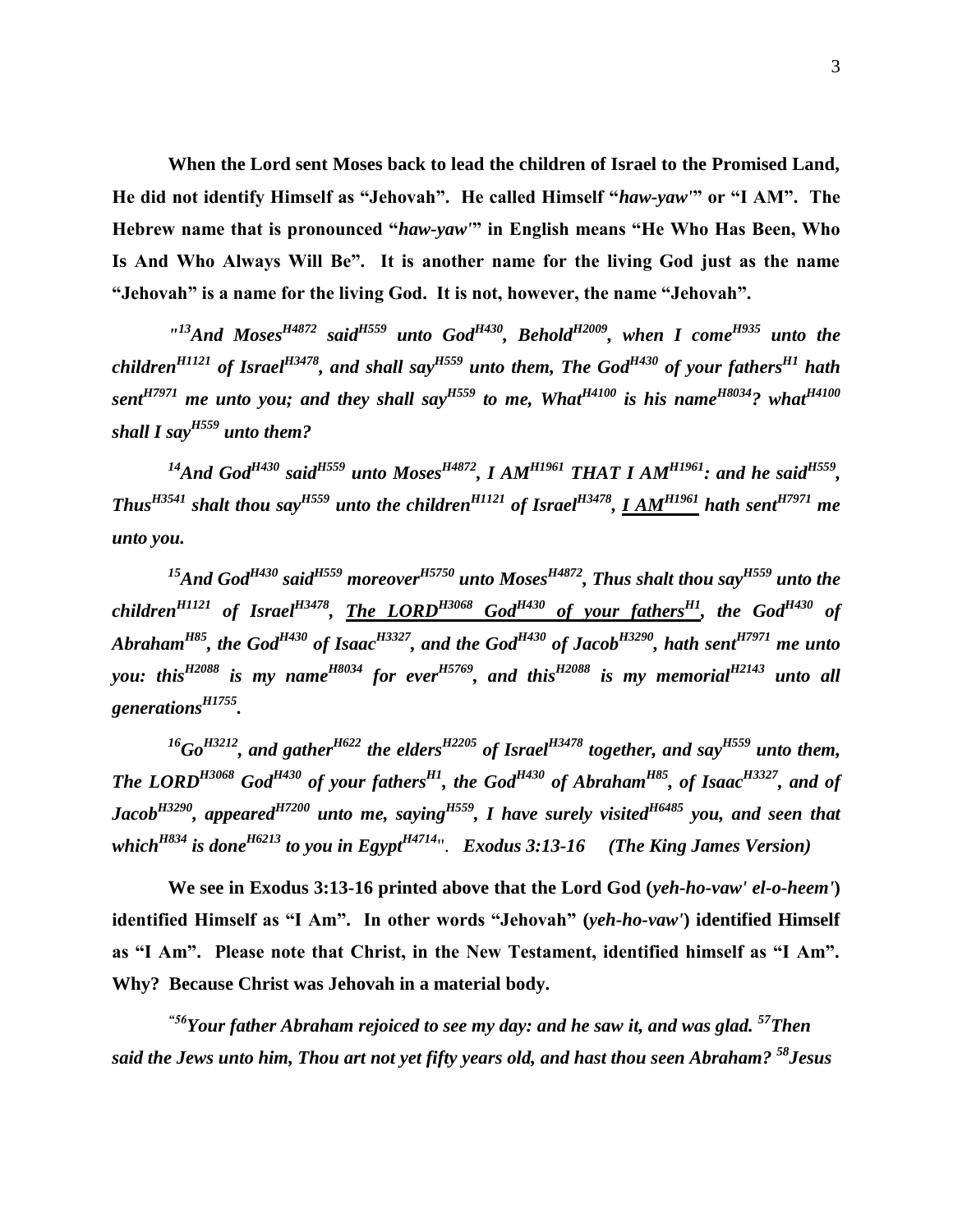#### *said unto them, Verily, verily, I say unto you, Before Abraham was, I am." John 8:56-58 (The King James Version)*

Some people do not believe that there is one Jehovah God who reveals Himself to mankind as the Father, as the Son and as the Holy Spirit in three different and distinct ways. Since the human mind cannot understand how Jehovah God could be three and yet be one, they deny that such a thing could be. Some people believe that the concept of a Triune God originated from Satan. They deny the deity of Jesus Christ and teach that He is the archangel Michael in spite of what their own Bible teaches. They say that Michael (the person we call Jesus Christ) was the first creation made by Jehovah God. They also deny the personality as well as the deity of the Holy Spirit

|               |  |  |  |  |  |  |  |  | According to their own Bible, Jesus        |
|---------------|--|--|--|--|--|--|--|--|--------------------------------------------|
|               |  |  |  |  |  |  |  |  | did not claim to be the archangel Michael. |
|               |  |  |  |  |  |  |  |  | Jesus claimed to be Jehovah God who could  |
| forgive sins. |  |  |  |  |  |  |  |  |                                            |

*"1 However, after some days he again entered into Ca·per´na·um and he was reported to be at home. 2 Consequently many gathered, so much so that there was no more room, not even about the door, and he began to speak the word to them. 3 And men came bringing him a paralytic carried by four. 4 But not being able to bring him right to [Jesus] on account of the crowd, they removed the roof over where he was, and having dug an opening they lowered the cot on which the paralytic was lying. 5 And when Jesus saw their faith he said to the paralytic: "Child, your sins are forgiven." 6 Now there were some of the scribes there, sitting and reasoning in their hearts: 7 "Why is this man talking in this manner? He is blaspheming. Who can forgive sins except one, God?" 8 But Jesus, having discerned immediately by his spirit that*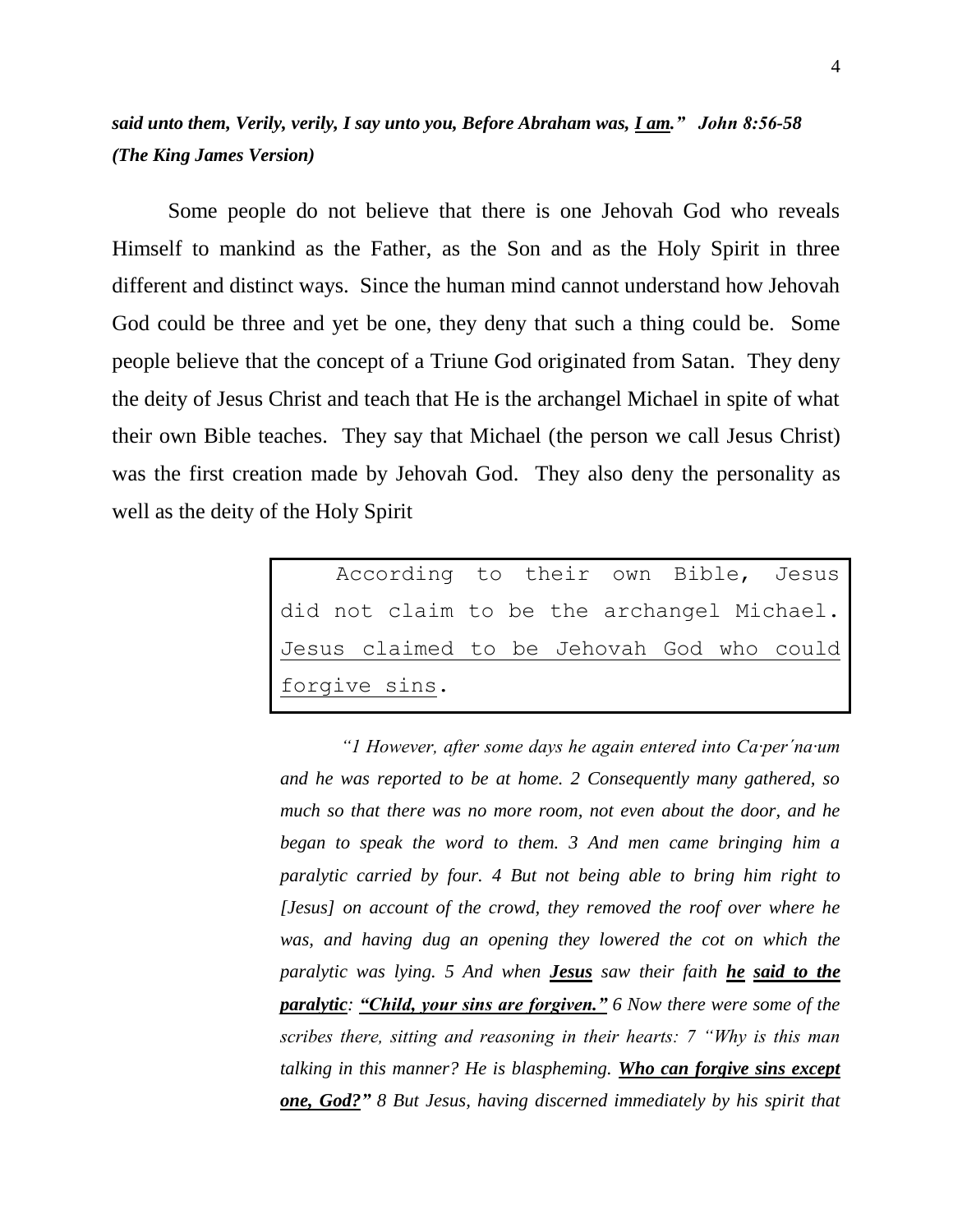*they were reasoning that way in themselves, said to them: "Why are YOU reasoning these things in YOUR hearts? 9 Which is easier, to say to the paralytic, 'Your sins are forgiven,' or to say, 'Get up and pick up your cot and walk'? 10 But in order for YOU men to know that the Son of man has authority to forgive sins upon the earth,"—he said to the paralytic: 11 "I say to you, Get up, pick up your cot, and go to your home." 12 At that he did get up, and immediately picked up his cot and walked out in front of them all, so that they were all simply carried away, and they glorified God, saying: "We never saw the like of it." Mark 2:1-12 New World Translation of the Holy Scriptures*

It is true that the Bible does teach that there is only one Jehovah God.

*"5 For there is one God, and one mediator between God and men, a man, Christ Jesus, 6 who gave himself a corresponding ransom for all— [this is] what is to be witnessed to at its own particular times." 1 Timothy 2:5-6 New World Translation of the Holy Scriptures*

*"20 Now there is no mediator where only one person is concerned, but God is only one." Galatians 3:20 New World Translation of the Holy Scriptures* 

*4 "Listen, O Israel: Jehovah our God is one Jehovah. 5 And you must love Jehovah your God with all your heart and all your soul and all your vital force." Deuteronomy 6:4 New World Translation of the Holy Scriptures* 

|                                     | According to the New | World |  |
|-------------------------------------|----------------------|-------|--|
| Translation of the Holy Scriptures, |                      |       |  |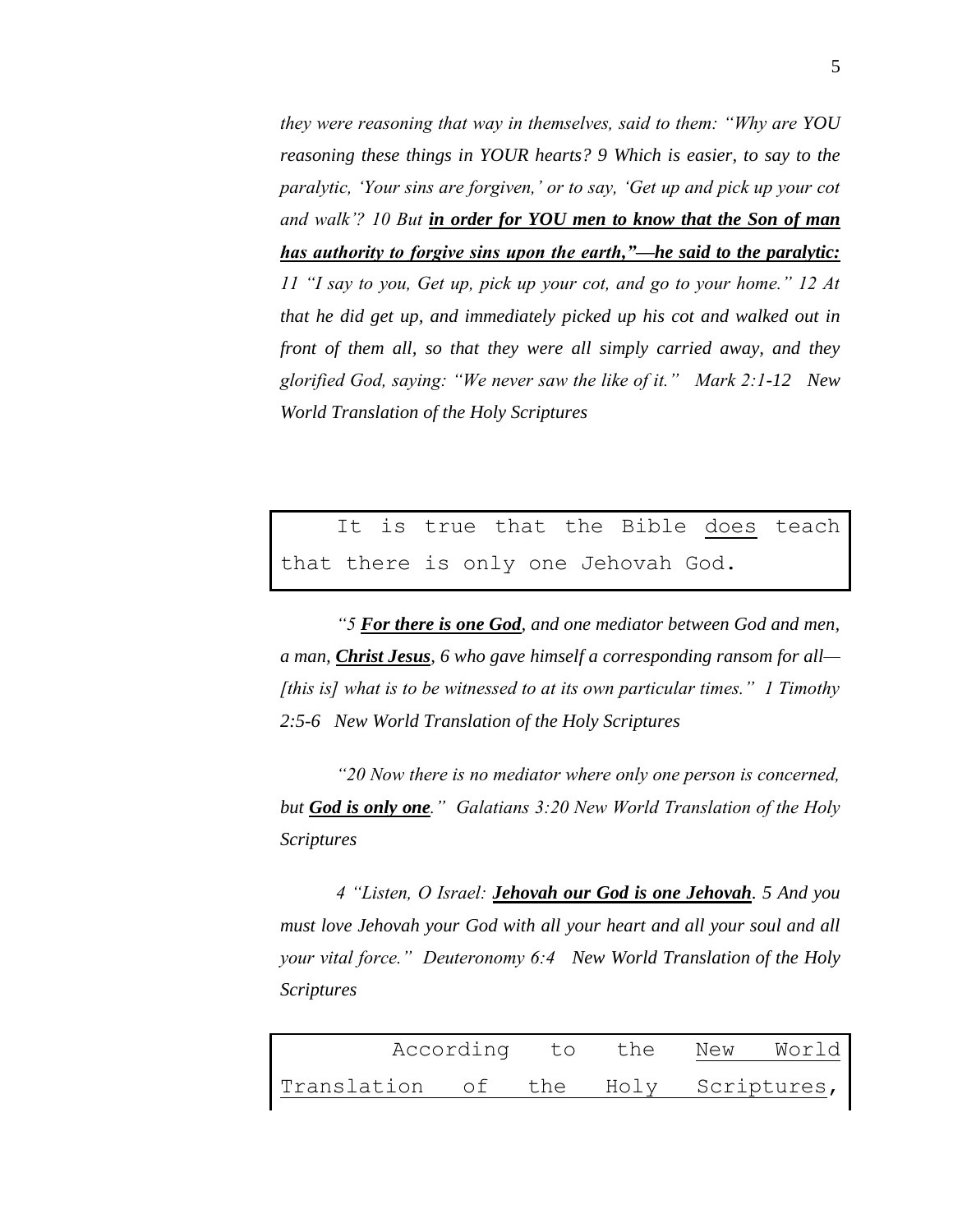however, there are three persons, Father, Son and Holy Spirit, and all three persons are each referred to as Jehovah God. Please allow me to remind you that the following verses are reprints from The New World Translation of the Holy Scriptures, the Bible published and used by the Jehovah Witnesses.

## **I-ACCORDING TO THE NEW WORLD TRANSLATION OF THE HOLY SCRIPTURES, THE FATHER IS REFERRED TO AS JEHOVAH GOD**

*"16 No, it was not by following artfully contrived false stories that we acquainted YOU with the power and presence of our Lord Jesus Christ, but it was by having become eyewitnesses of his magnificence. 17 For he received from God the Father honor and glory, when words such as these were borne to him by the magnificent glory: "This is my son, my beloved, whom I myself have approved." 18 Yes, these words we heard borne from heaven while we were with him in the holy mountain. 2 Peter 1:16-18 New World Translation of the Holy Scriptures*

**II-ACCORDING TO THE NEW WORLD TRANSLATION OF THE HOLY SCRIPTURES, THE SON IS REFERRED TO AS JEHOVAH GOD**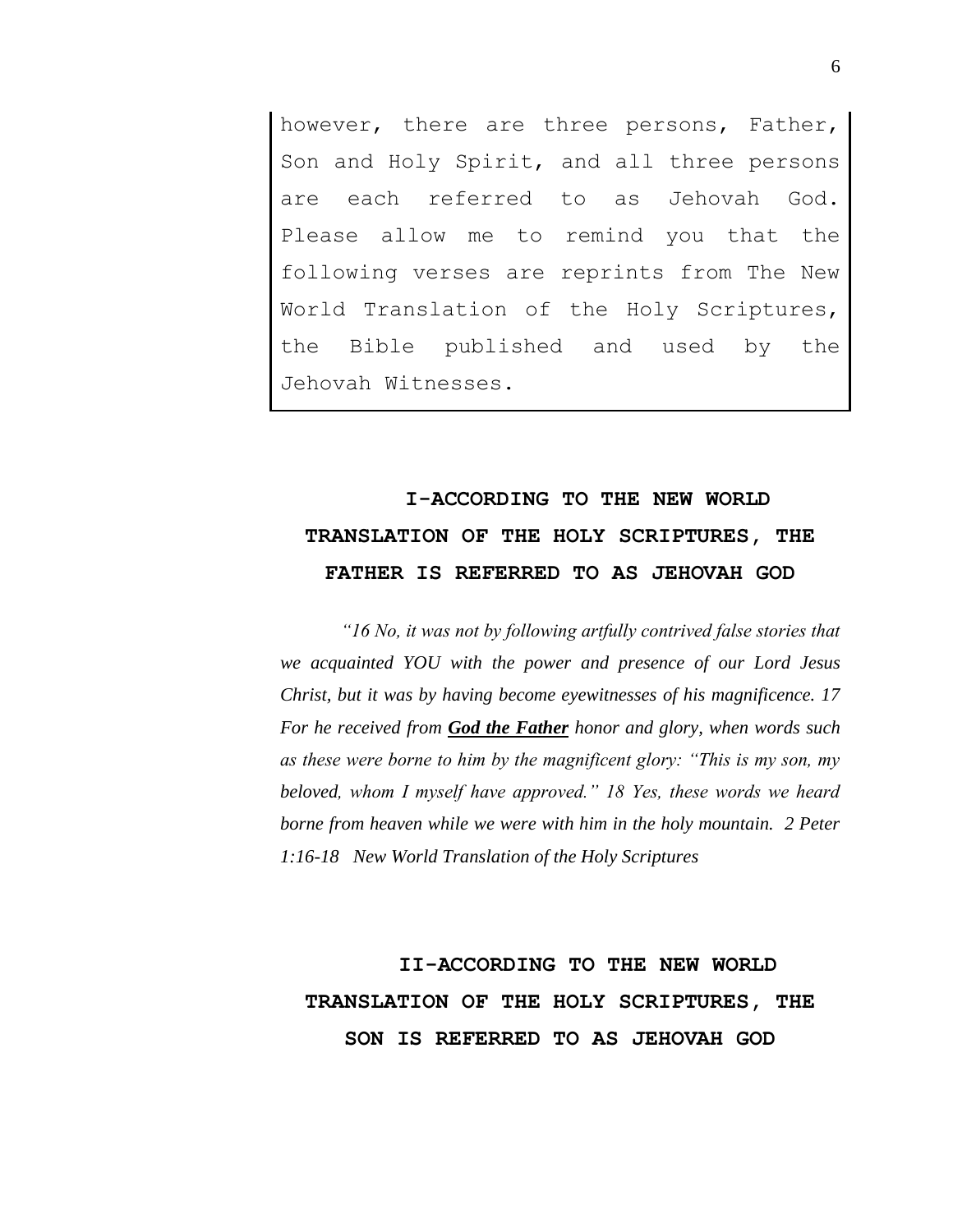Please note that Isaiah 44:6 tells us that Jehovah is The First and The Last and besides Him there is no God.

*6 "This is what Jehovah has said, the King of Israel and the Repurchaser of him, Jehovah of armies, 'I am the first and I am the last, and besides me there is no God. Isaiah 44:6 New World Translation of the Holy Scriptures*

We find in Revelation 1:8 that Jehovah God is The Alpha and The Omega, The Almighty.

*8 "I am the Al´pha and the O·me´ga," says Jehovah God, "the One who is and who was and who is coming, the Almighty." Revelation 1:8 New World Translation of the Holy Scriptures*

We see in Revelation 21:5-7 that The Alpha and The Omega, The Beginning and The End is Jehovah God who will give the water of life free to anyone who is thirsting.

*"5 And the One seated on the throne said: "Look! I am making all things new." Also, he says: "Write, because these words are faithful and true." 6 And he said to me: "They have come to pass! I am the Al´pha and the O·me´ga, the beginning and the end. To anyone thirsting I will give from the fountain of the water of life free. 7 Anyone conquering will*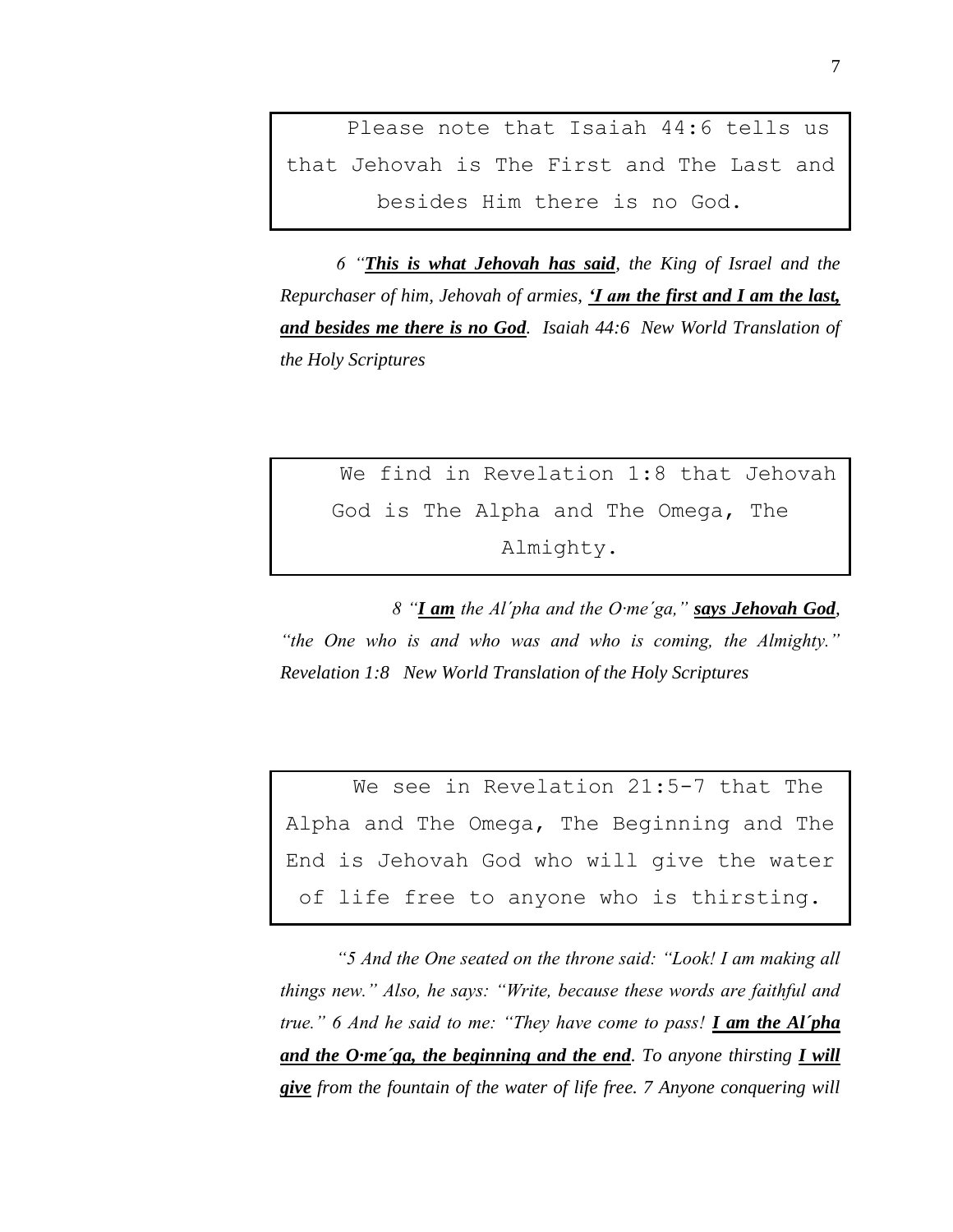*inherit these things, and I shall be his God and he will be my son." Revelation 21:5-7 New World Translation of the Holy Scriptures*

|                                            | We find in Revelation 22:12-16 |  |  |  |
|--------------------------------------------|--------------------------------|--|--|--|
| (printed below) that Jesus is indentified  |                                |  |  |  |
| as The Alpha and The Omega, The First and  |                                |  |  |  |
| The Last, The Beginning and The End. If    |                                |  |  |  |
| The Alpha and The Omega, The First and The |                                |  |  |  |
| Last, The Beginning and The End is Jehovah |                                |  |  |  |
| God, then the New World Translation of the |                                |  |  |  |
| Holy Scriptures teaches us that Jesus      |                                |  |  |  |
| Christ is Jehovah God.                     |                                |  |  |  |

*"12"'Look! I am coming quickly, and the reward I give is with me, to render to each one as his work is. 13 I am the Al´pha and the O·me´ga, the first and the last, the beginning and the end. 14 Happy are those who wash their robes, that the authority [to go] to the trees of life may be theirs and that they may gain entrance into the city by its gates. 15 Outside are the dogs and those who practice spiritism and the fornicators and the murderers and the idolaters and everyone liking and carrying on a lie.' 16 "'I, Jesus, sent my angel to bear witness to YOU people of these things for the congregations. I am the root and the offspring of David, and the bright morning star.'" Revelation 22:12-16 New World Translation of the Holy Scriptures*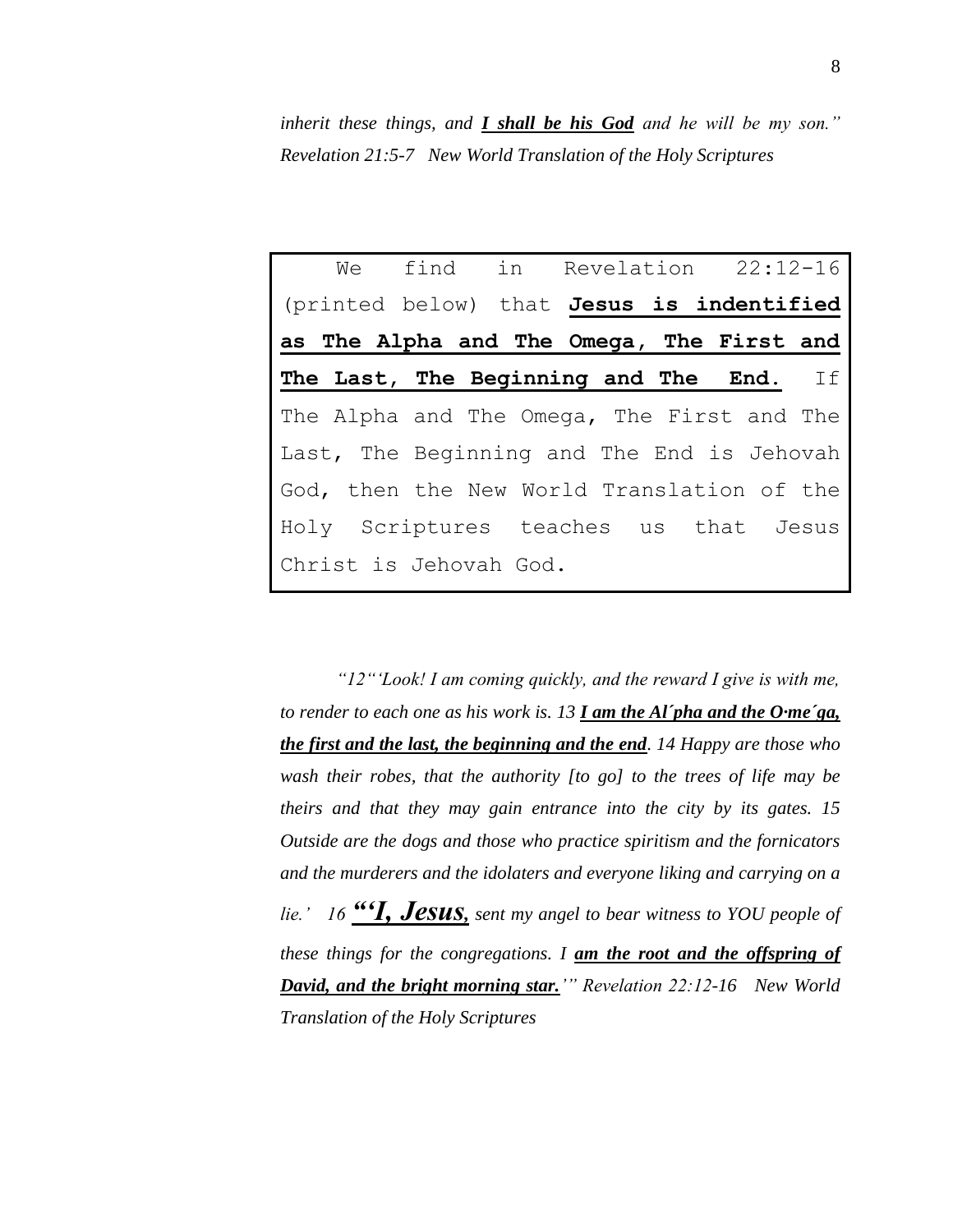Again, the person who says He is coming quickly in Revelation chapter 22 is identified as the Lord Jesus, The Alpha and The Omega.

*7 And, look! I am coming quickly. Happy is anyone observing the words of the prophecy of this scroll." Revelation 22:7 New World Translation of the Holy Scriptures*

*12 "'Look! I am coming quickly, and the reward I give is with me, to render to each one as his work is. 13 I am the Al´pha and the O·me´ga, the first and the last, the beginning and the end.." Revelation 22:12-13 New World Translation of the Holy Scriptures* 

*20 "He that bears witness of these things says, 'Yes; I am coming quickly.'" "Amen! Come, Lord Jesus." Revelation 22:20 New World Translation of the Holy Scriptures*

The person who says He is coming quickly in Revelation chapter 22 is identified as the Lord Jesus, The Alpha and The Omega.

Therefore, we see that the New World Translation of the Holy Scriptures agrees that Jesus is Jehovah God.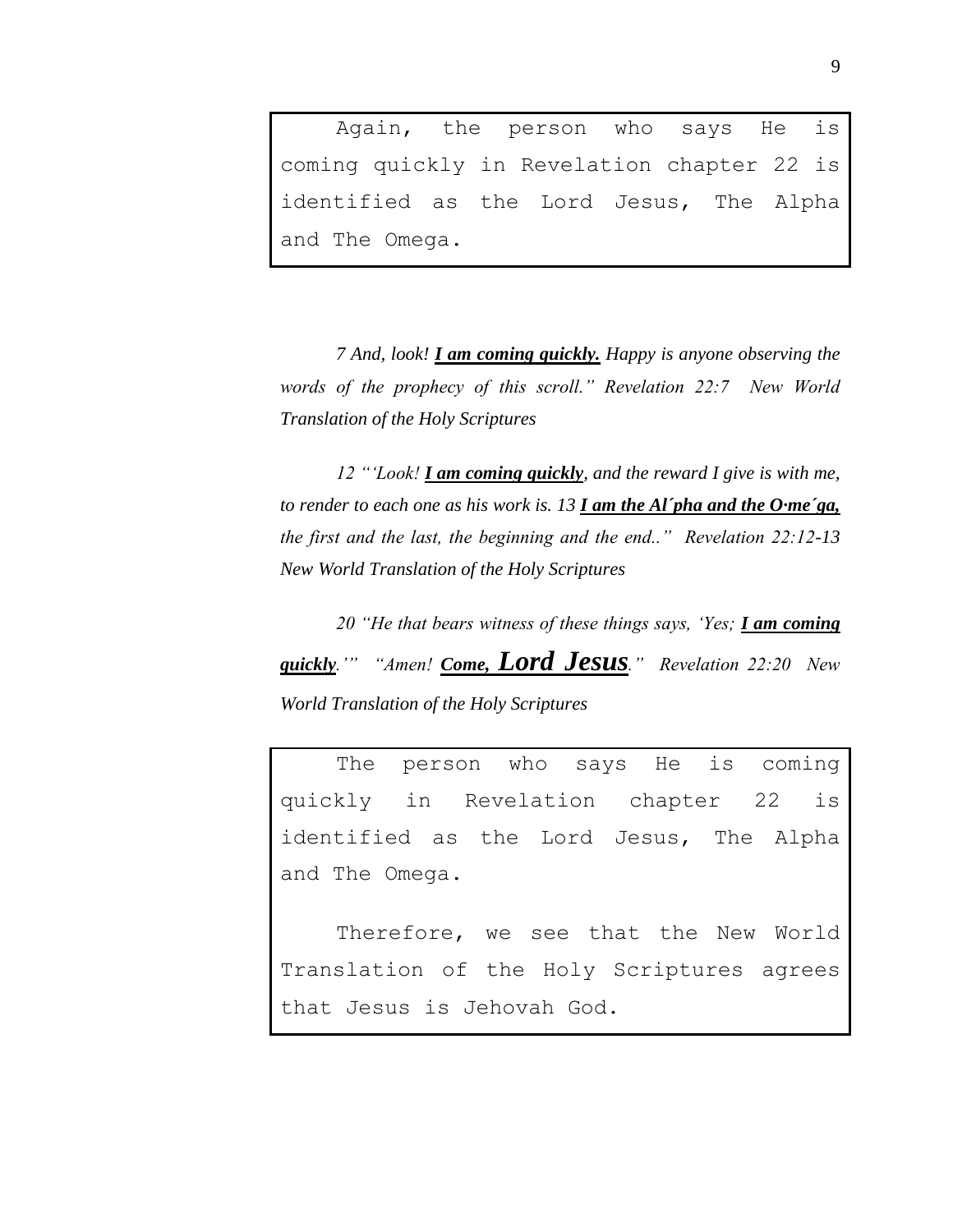*9 I John, YOUR brother and a sharer with YOU in the tribulation and kingdom and endurance in company with Jesus, came to be in the isle that is called Pat´mos for speaking about God and bearing witness to Jesus. 10 By inspiration I came to be in the Lord's day, and I heard behind me a strong voice like that of a trumpet, 11 saying: "What you see write in a scroll and send it to the seven congregations, in Eph´e·sus and in Smyr´na and in Per´ga·mum and in Thy·a·ti´ra and in Sar´dis and in Philadelphia and in La·o·di·ce´a."* 

*12 And I turned to see the voice that was speaking with me, and, having turned, I saw seven golden lampstands, 13 and in the midst of the lampstands someone like a son of man, clothed with a garment that reached down to the feet, and girded at the breasts with a golden girdle. 14 Moreover, his head and his hair were white as white wool, as snow, and his eyes as a fiery flame; 15 and his feet were like fine copper when glowing in a furnace; and his voice was as the sound of many waters. 16 And he had in his right hand seven stars, and out of his mouth a sharp, long two-edged sword was protruding, and his countenance was as the sun when it shines in its power. 17 And when I saw him, I fell as dead at his feet. And he laid his right hand upon me and said: "Do not be fearful. I am the First and the Last, 18 and the living one; and I became dead, but, look! I am living forever and ever, and I have the keys of death and of Ha´des. Revelation 1:8-18 New World Translation of the Holy Scriptures*

The Alpha and The Omega, The First and The Last is Jehovah God. But The Alpha and The Omega, The First and The Last said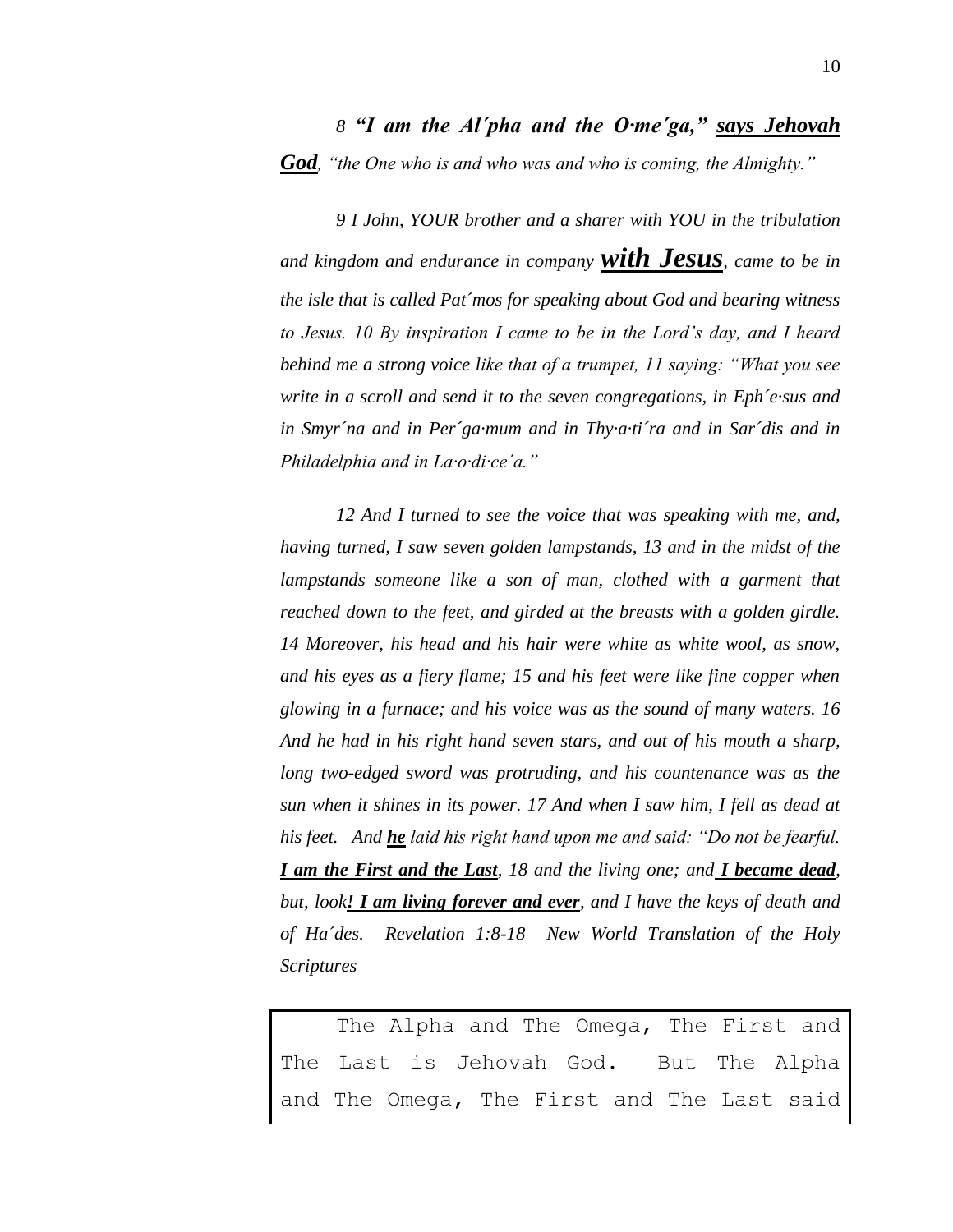in Revelation 1:18 that **He became dead** but now He is living forever and ever.

#### **WHEN DID JEHOVAH DIE?**

**WHEN DID HE BECOME ALIVE AGAIN?**

According to the testimony of the apostle Thomas, Jesus Christ was his Lord and Jesus Christ was God.

*"26 Well, eight days later his disciples were again indoors, and Thomas with them. Jesus came, although the doors were locked, and he stood in their midst and said: "May YOU have peace." 27 Next he said to Thomas: "Put your finger here, and see my hands, and take your hand and stick it into my side, and stop being unbelieving but become believing." 28 In answer Thomas said to him: "My Lord and my* 

*God!" 29 Jesus said to him: "Because you have seen me have you believed? Happy are those who do not see and yet believe." John 20:26- 29 New World Translation of the Holy Scriptures*

The Kingdom Interlinear Translation of the Holy Scriptures (published by The Watchtower Bible And Tract Society) tells that the word translated "God" in the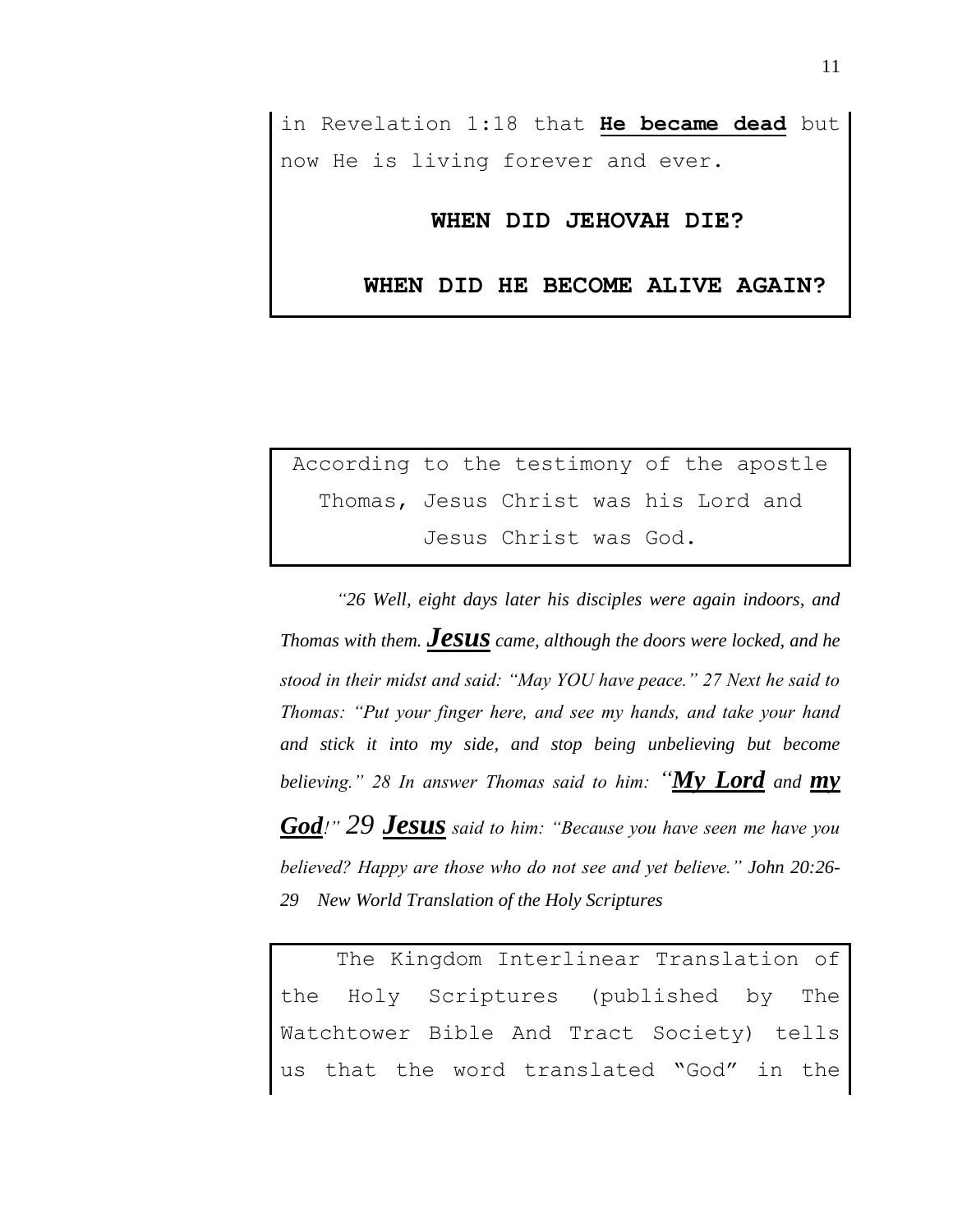scripture printed above is the Greek word that is pronounced in English "Theos." It is the same Greek word that is also translated "God" in other passages as well. Therefore, according to their own Bible, Thomas proclaimed that Jesus Christ was Jehovah God.

## **III- ACCORDING TO THE NEW WORLD TRANSLATION OF THE HOLY SCRIPTURES, THE HOLY SPIRIT IS REFERRED TO AS JEHOVAH GOD**

*"3 But Peter said: "An·a·ni´as, why has Satan emboldened you to play false to the holy spirit and to hold back secretly some of the price of the field? 4 As long as it remained with you did it not remain yours, and after it was sold did it not continue in your control? Why was it that you purposed such a deed as this in your heart? You have played false, not to men, but to God." Acts 5:3-4 New World Translation of the Holy Scriptures*

Peter explained to Ananias that when he played false to the Holy Spirit, he played false to Jehovah God.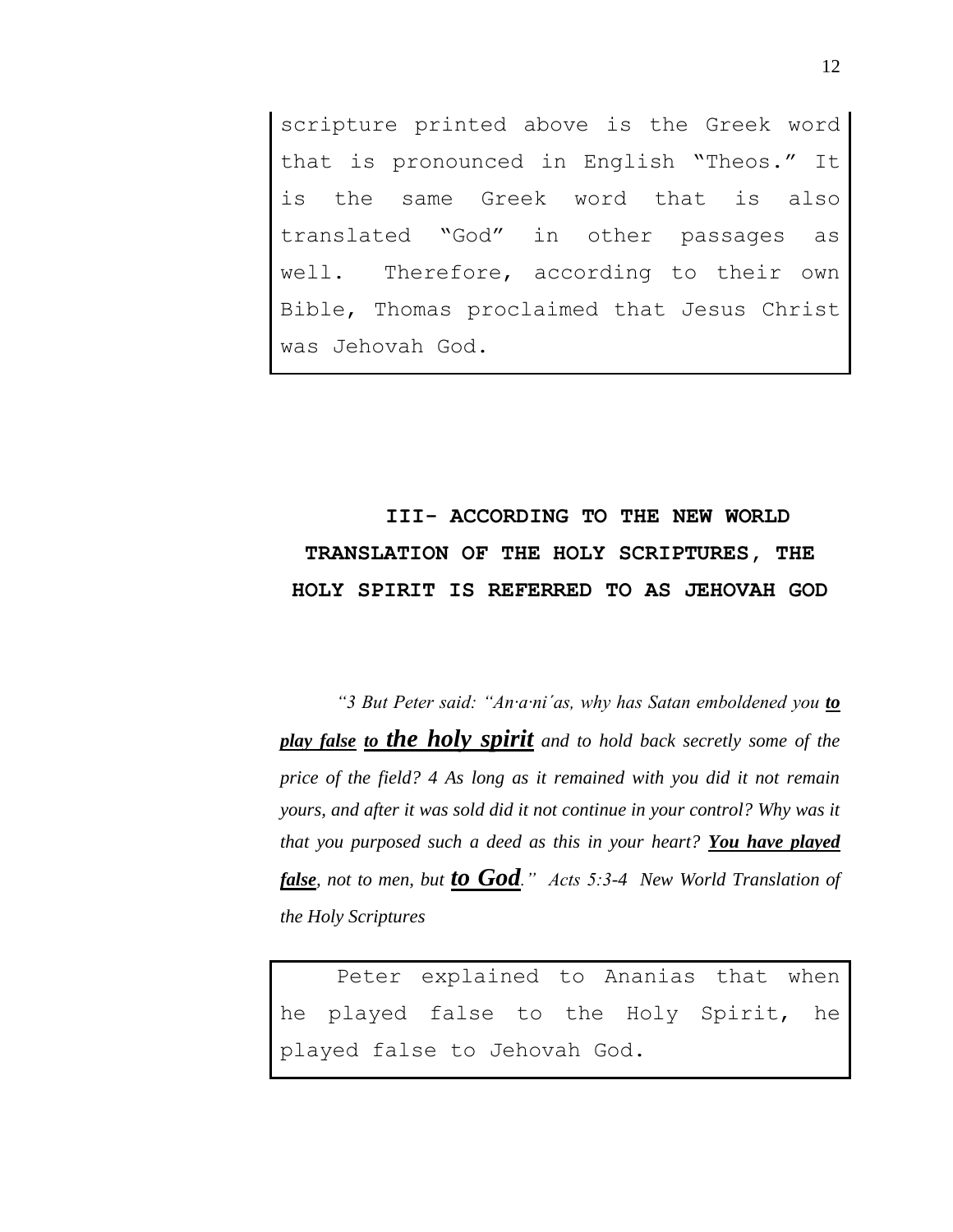*"2 As they were publicly ministering to Jehovah and fasting, the holy spirit said: "Of all persons set Bar´na·bas and Saul apart for me for the work to which I have called them." Acts 13:2 New World Translation of the Holy Scriptures*

We see that the Holy Spirit speaks **(please note that the holy spirit said).** That certainly does not describe a disembodied, impersonal force. Only a person is capable of speech. Second, the Holy Spirit uses the personal pronoun "**I"** as He takes credit for calling Barnabas and Saul and sending them forth on their missionary journey.

*"29 Let a rotten saying not proceed out of YOUR mouth, but whatever saying is good for building up as the need may be, that it may impart what is favorable to the hearers. 30 Also, do not be grieving God's holy spirit, with which YOU have been sealed for a day of releasing by ransom." Ephesians 4:29-30 New World Translation of the Holy Scriptures*

We see that the Holy Spirit seals the saved for a day of releasing by ransom. That certainly does not describe a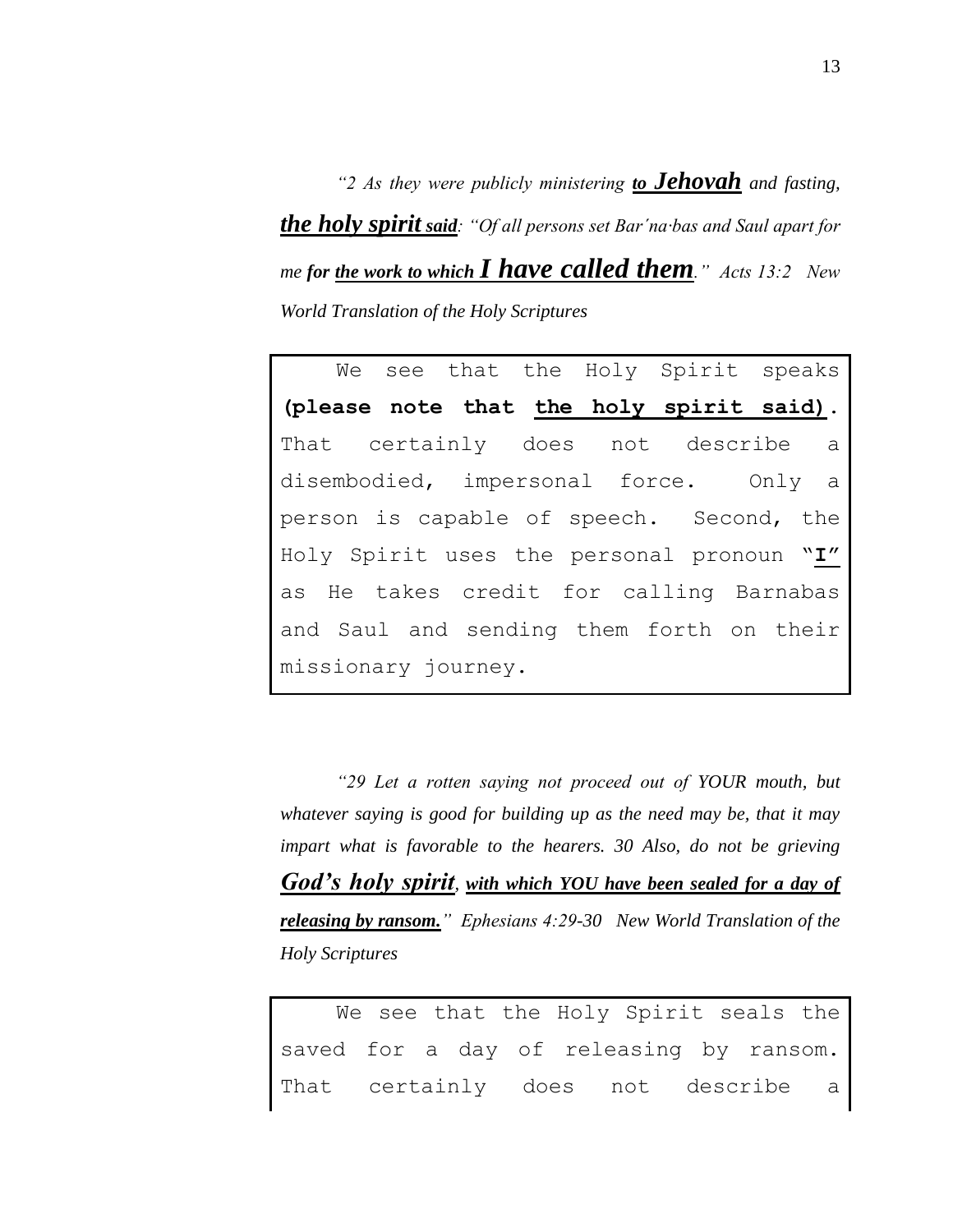disembodied, impersonal force. Only a personal Holy Spirit of God is capable of sealing the saved until the day of releasing by ransom.

# **THE THREE PERSONS OF THE TRINITY ARE TAUGHT IN THE NEW WORLD TRANSLATION OF THE HOLY SCRIPTURES.**

### We have the Trinity at the birth of Jesus Christ.

*"30 So the angel said to her: "Have no fear, Mary, for you have found favor with God; 31 and, look! you will conceive in your womb and give birth to a son, and you are to call his name Jesus. 32 This one will be great and will be called Son of the Most High; and Jehovah God will give him the throne of David his father, 33 and he will rule as king over the house of Jacob forever, and there will be no end of his kingdom." 34 But Mary said to the angel: "How is this to be, since I am having no intercourse with a man?" 35 In answer the angel said to her: "Holy spirit will come upon you, and power of the Most High will overshadow you. For that reason also what is born will be called holy, God's Son." Luke 1:30-35 New World Translation of the Holy Scriptures*

> We have the Trinity at the baptism of Jesus Christ.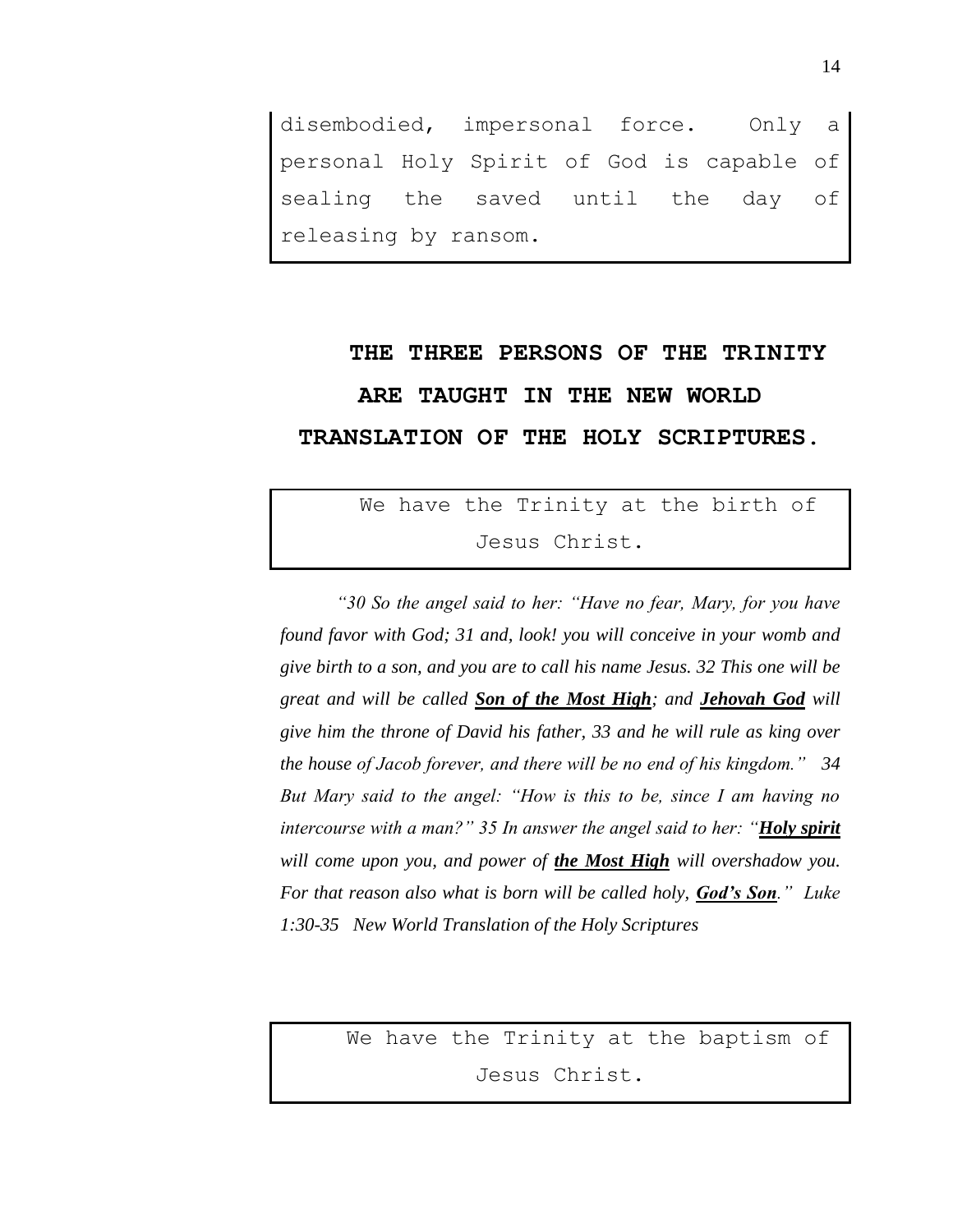*"16 After being baptized Jesus immediately came up from the water; and, look! the heavens were opened up, and he saw descending like a dove God's spirit coming upon him. 17 Look! Also, there was a voice from the heavens that said: "This is my Son, the beloved, whom I have approved." Matthew 3:16-17 New World Translation of the Holy Scriptures*

We have the Trinity included in the Great Commission.

*"19 Go therefore and make disciples of people of all the nations, baptizing them in the name of the Father and of the Son and of the holy spirit, 20 teaching them to observe all the things I have commanded YOU. And, look! I am with YOU all the days until the conclusion of the system of things." Matthew 28:19-20 New World Translation of the Holy Scriptures*

We have the Trinity included in the benediction of Paul's second letter to the church at Corinth.

*"14 The undeserved kindness of the Lord Jesus Christ and the love of God and the sharing in the holy spirit be with all of YOU. " 2 Corinthians 13:14 New World Translation of the Holy Scriptures*

> We have the Trinity taught at the resurrection of Jesus Christ.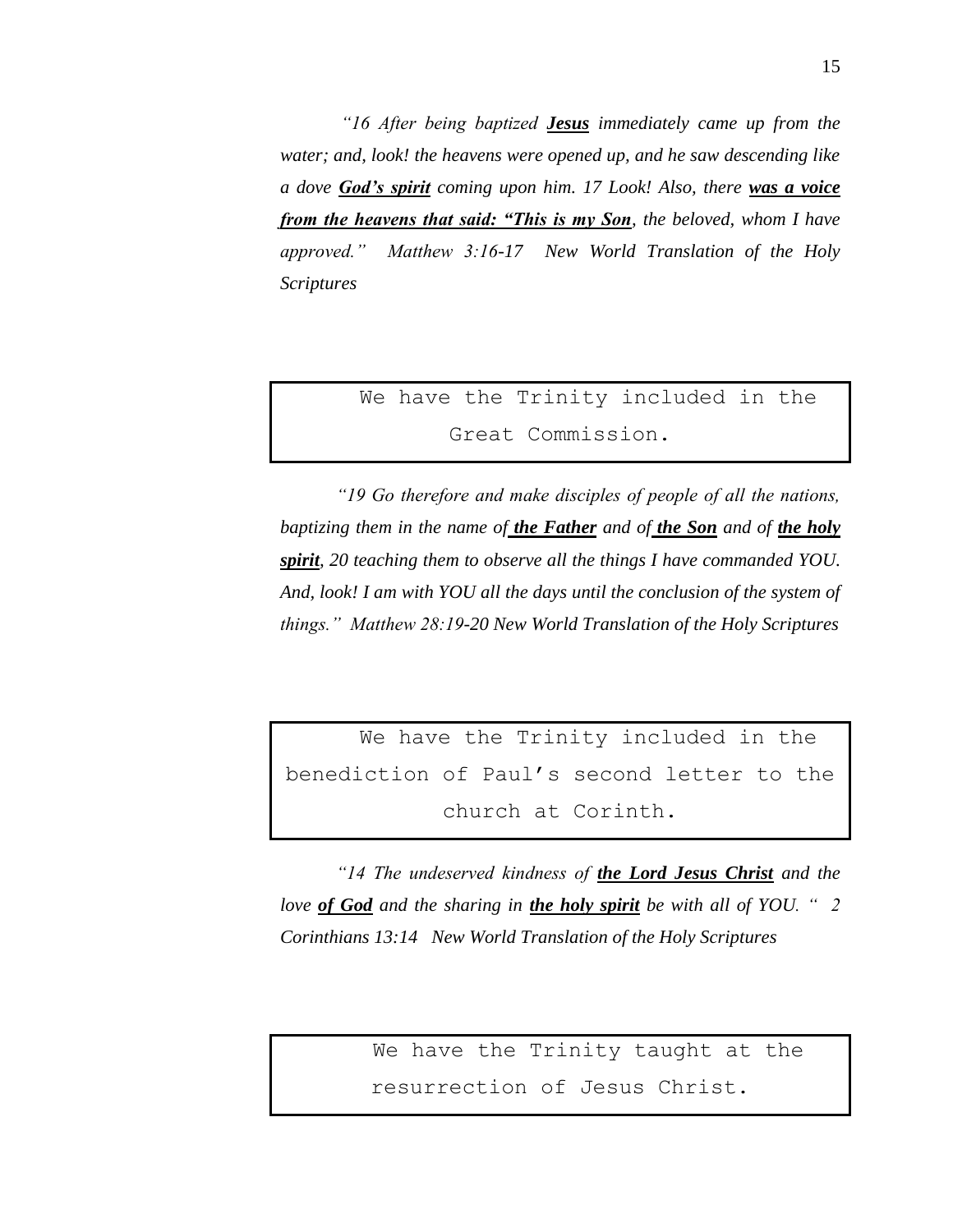. *"8 The fact is, not only has the word of Jehovah sounded forth from YOU in Mac·e·do´ni·a and A·cha´ia, but in every place YOUR faith toward God has spread abroad, so that we do not need to say anything. 9 For they themselves keep reporting about the way we first entered in among YOU and how YOU turned to God from [YOUR] idols to slave for a living and true God, 10 and to wait for his Son from the heavens, whom he raised up from the dead, namely, Jesus, who delivers us from the wrath which is coming." 1 Thessalonians 1: 8-10 New World Translation of the Holy Scriptures*

## **But in John 2:19-22, Jesus said He, Himself, would raise his body from the grave.**

*"19 In answer Jesus said to them: "Break down this temple, and in three days I will raise it up." 20 Therefore the Jews said: "This temple was built in forty-six years, and will you raise it up in three days?" 21 But he was talking about the temple of his body. 22 When, though, he was raised up from the dead, his disciples called to mind that he used to say this; and they believed the Scripture and the saying that Jesus said." New World Translation of the Holy Scriptures*

### **And in Romans 8:11, the Bible says the Holy Spirit will raise our mortal bodies**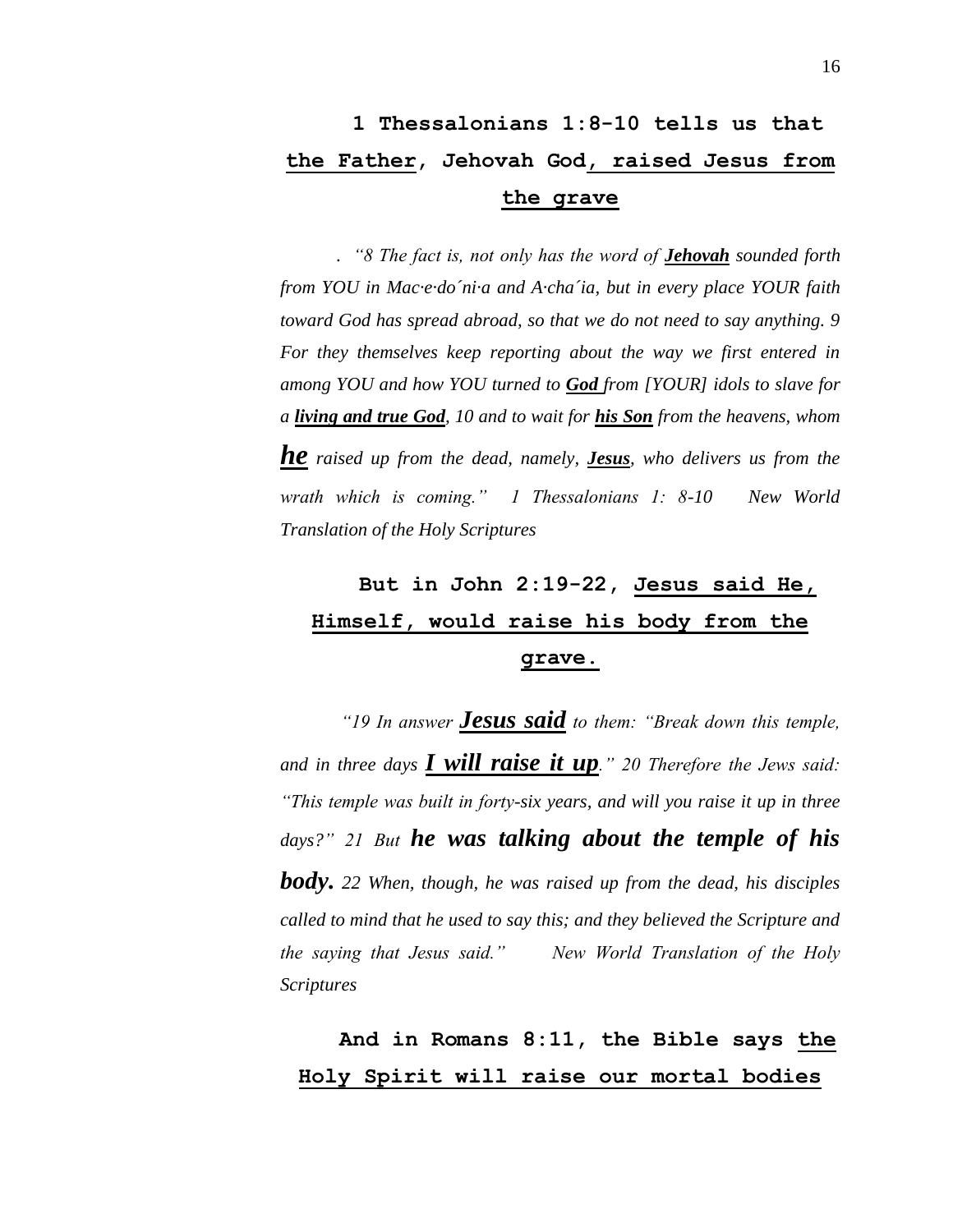### **from the dead just as the Holy Spirit raised Jesus from the grave.**

*"11 If, now, the spirit of him that raised up Jesus from the dead dwells in YOU, he that raised up Christ Jesus from the dead will also make YOUR mortal bodies alive through his spirit that resides in YOU." Romans 8:11 New World Translation of the Holy Scriptures*

#### **Again, in Acts 17:30-31, we find that Jehovah God raised Jesus from the dead.**

*"30 True, God has overlooked the times of such ignorance, yet now he is telling mankind that they should all everywhere repent. 31 Because he has set a day in which he purposes to judge the inhabited earth in righteousness by a man whom he has appointed, and he has furnished a guarantee to all men in that he has resurrected him from the dead." Acts 17:30-31 New World Translation of the Holy Scriptures*

So, the New World Translation of the Holy Scriptures tells us **Jehovah God raised Jesus from the grave** (Thessalonians 1:8-10 and Acts 17:30-31), **Jesus raised Himself from the grave** (John 2:19-22) and **the Holy Spirit raised Jesus from the grave** (Romans 8:11).

#### **How could all three be true?**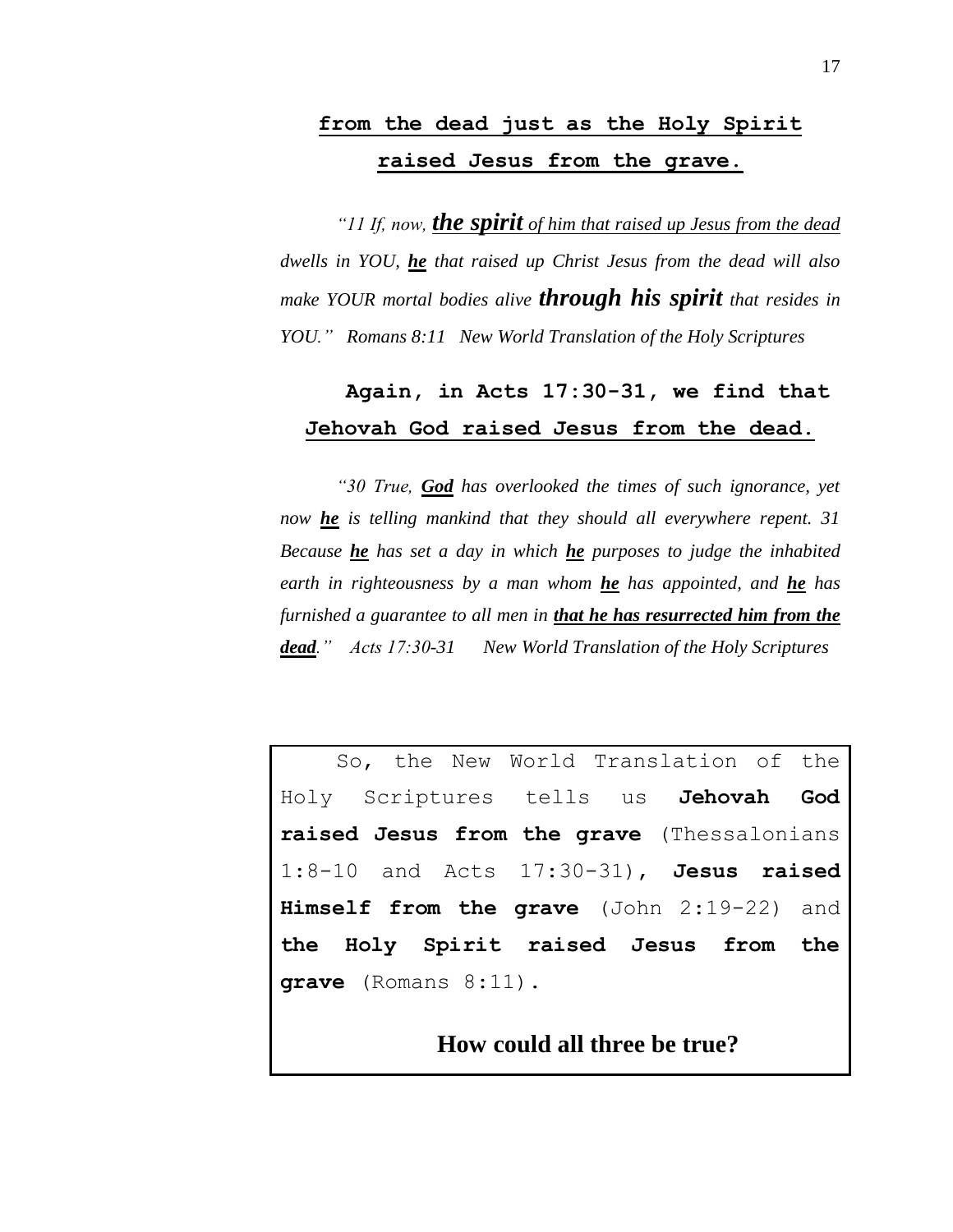Because the New World Translation of the Holy Scriptures teaches that (1) **the Father is Jehovah God**, (2) **Jesus Christ is Jehovah God** and (3) **the Holy Spirit is Jehovah God**. The reason the members of the Kingdom Hall have not seen this before is that they have not read all of their own Bible. Just like many people in other faiths, they rely on people whom they highly respect to tell them what their Bible says rather than studying the scriptures **extensively** to see what God has said about the subject they would like to know about. I believe that one of the greatest compliments that God has given man was what God had recorded in Acts 17:10-11.

*"10 Immediately by night the brothers sent both Paul and Silas out to Be·roe´a, and these, upon arriving, went into the synagogue of the Jews. 11 Now the latter were more noble-minded than those in Thes·sa·lo·ni´ca, for they received the word with the greatest eagerness of mind, carefully examining the Scriptures daily as to whether these things were so." Acts 17:10-11 New World Translation of the Holy Scriptures*

*"15 Do your utmost to present yourself approved to God, a workman with nothing to be ashamed of, handling the word of the truth aright. 16 But shun empty speeches that violate what is holy; for they will advance to more and more ungodliness," 2 Timothy 2:15-16 New World Translation of the Holy Scriptures*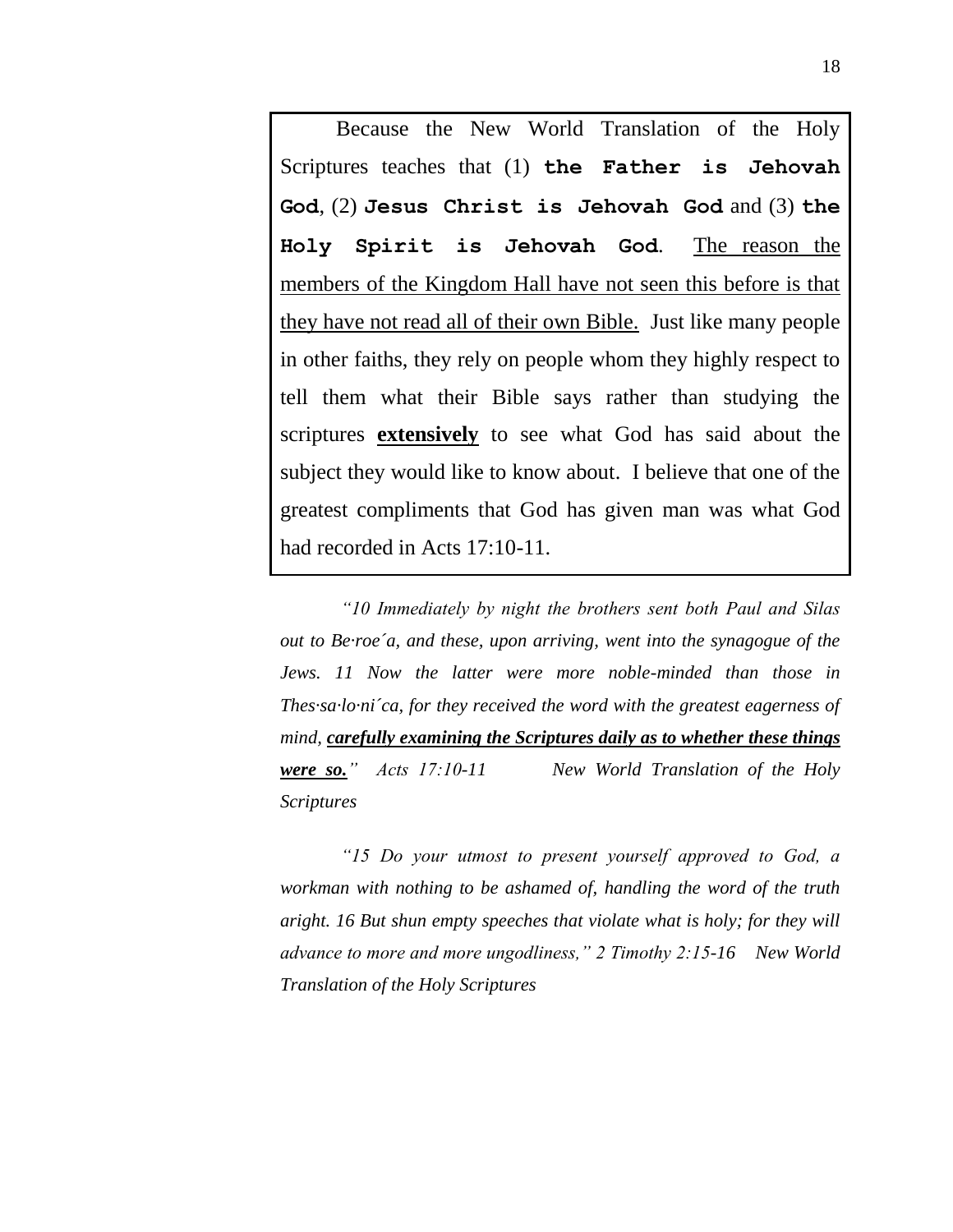Do not get hung up on the name "Jehovah". God has made Himself known to many people in the Bible under many names. We have listed seven of the names that were used to refer to the Living God below.

1-**Elohim**-The Three Mighty Ones. The name "Elohim" can be found in the Hebrew text 2,701 times.

2-**Yehovah** or **Jehovah**-The Self Existent, Eternal One. The name "Yehovah" or Jehovah can be found in the Hebrew text 6,437 times.

3-**El**-The Strong and Mighty One. The name "El" can be found in the Hebrew text 220 times.

4-**Eloah**-The Divine One. The name "Eloah" can be found in the Hebrew text 56 times.

5-**Elah**-God. The name "Elah" can be found in the Hebrew text 76 times.

6-**Tsur**-Our Rock or Refuge. The name "Tsur" can be found in the Hebrew text in Isaiah 44:8.

7-**Theos**- The Living, Supreme God. The name "Theos" was used in the books of the Greek New Testament to refer to The Living, Supreme God 1,284 times.

#### **GOD'S DIVINE BLUEPRINT**

The Bible is the only book that tells us, accurately, who we are, what we are doing here and where we are going.

The book we call the Bible is a library of some 66 books, written over a period of about 1,500 years by about 40 different writers. God communicated with the writers of the original manuscripts and revealed to them tenets He wanted written. He allowed them to use their own words and their own way of expressing themselves but He "looked over their shoulder" to make sure they did not record doctrinal error.

*"For prophecy never had its origin in the will of man, but men spoke from*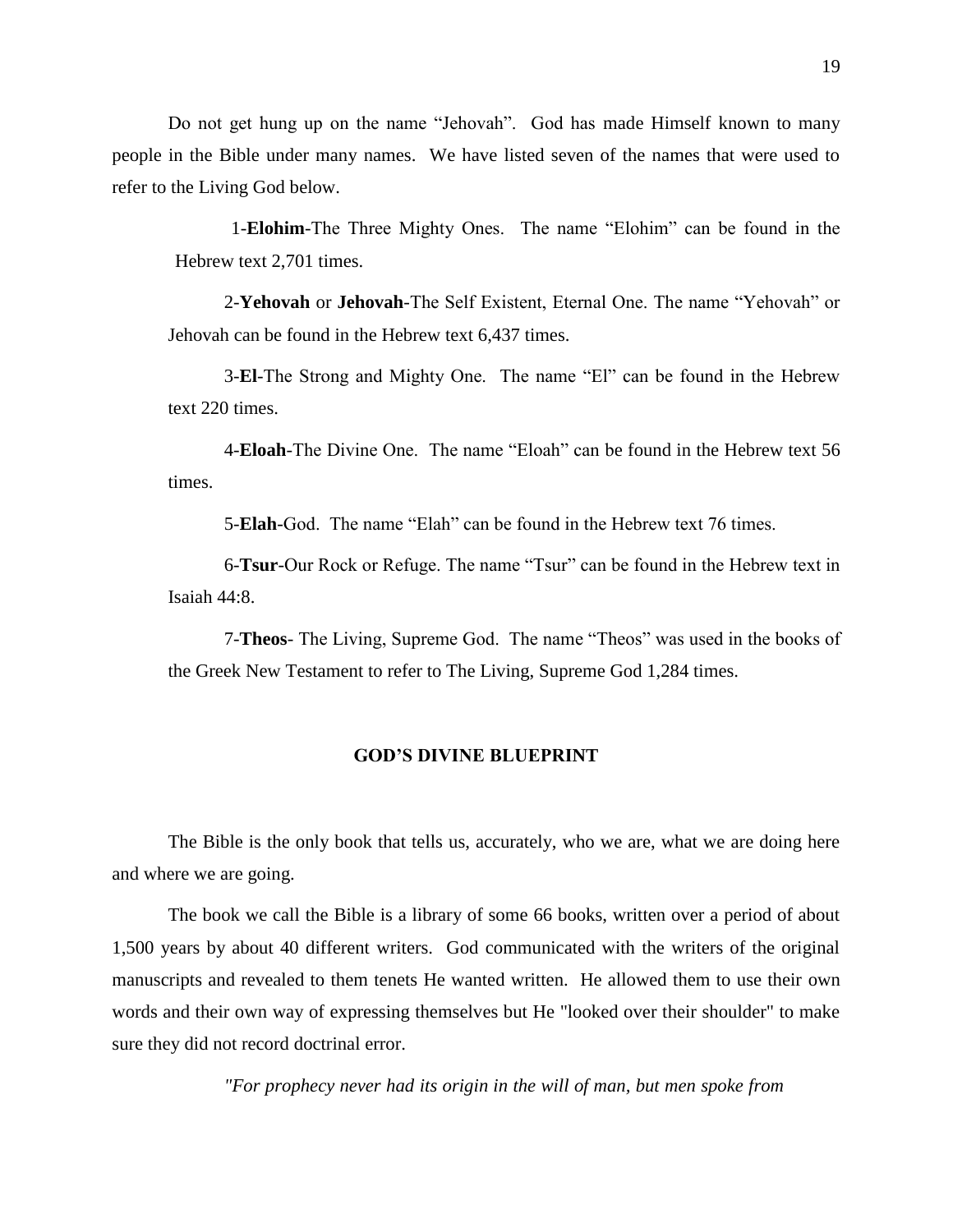*God as they were carried along by the Holy Spirit."… (2nd Peter 1:21 NIV)* 

*"All Scripture is God-breathed and is useful for teaching, rebuking, correcting and training in righteousness, so that the man of God may be thoroughly equipped for every good work." (2 Timothy 3:16-17 NIV)*

The original manuscripts did not just contain the words of God. They **were** the words of God. Most of the original documents that constitute the Old Testament were written in the Hebrew language. The documents that compose the New Testament were written in the Greek language. **These** were the inspired words of God.

Often we base our understanding of God's word upon a key scripture that was clouded or corrupted when it was translated into our native language. The autographed manuscripts by the original writers were the perfect words of God. God inspired the men who penned them. God did not inspire the translators. The translators may have worked under aspiration but they did not do their work under inspiration.

Those original autographed manuscripts were a divine blueprint. They explained how God will one day live and fellowship with perfect people who will inherit a perfect earth. These residents will have chosen to return love to God of their own free will. They will obey His call to (1) come to Him in prayer, (2) repent of their sins and while looking in faith to Calvary, (3) ask that the payment Jesus Christ gave on the cross pay for the sin debt they owe.

*"For God so loved the world that he gave his one and only Son, that whoever believes in him shall not perish but have eternal life. 17 For God did not send his Son into the world to condemn the world, but to save the world through him. 18 Whoever believes in him is not condemned, but whoever does not believe stands condemned already because he has not believed in the name of (in the authority of) God's one and only Son." (John 3:16-18 NIV)* 

*"But in keeping with his promise we are looking forward to a new heaven and a new earth, the home of righteousness." (2 Peter 3:13 NIV)* 

*"Then I saw a new heaven and a new earth, for the first heaven and the first earth had passed away, and there was no longer any sea. 2 I saw the Holy City, the New Jerusalem, coming down out of heaven from God, prepared as a*